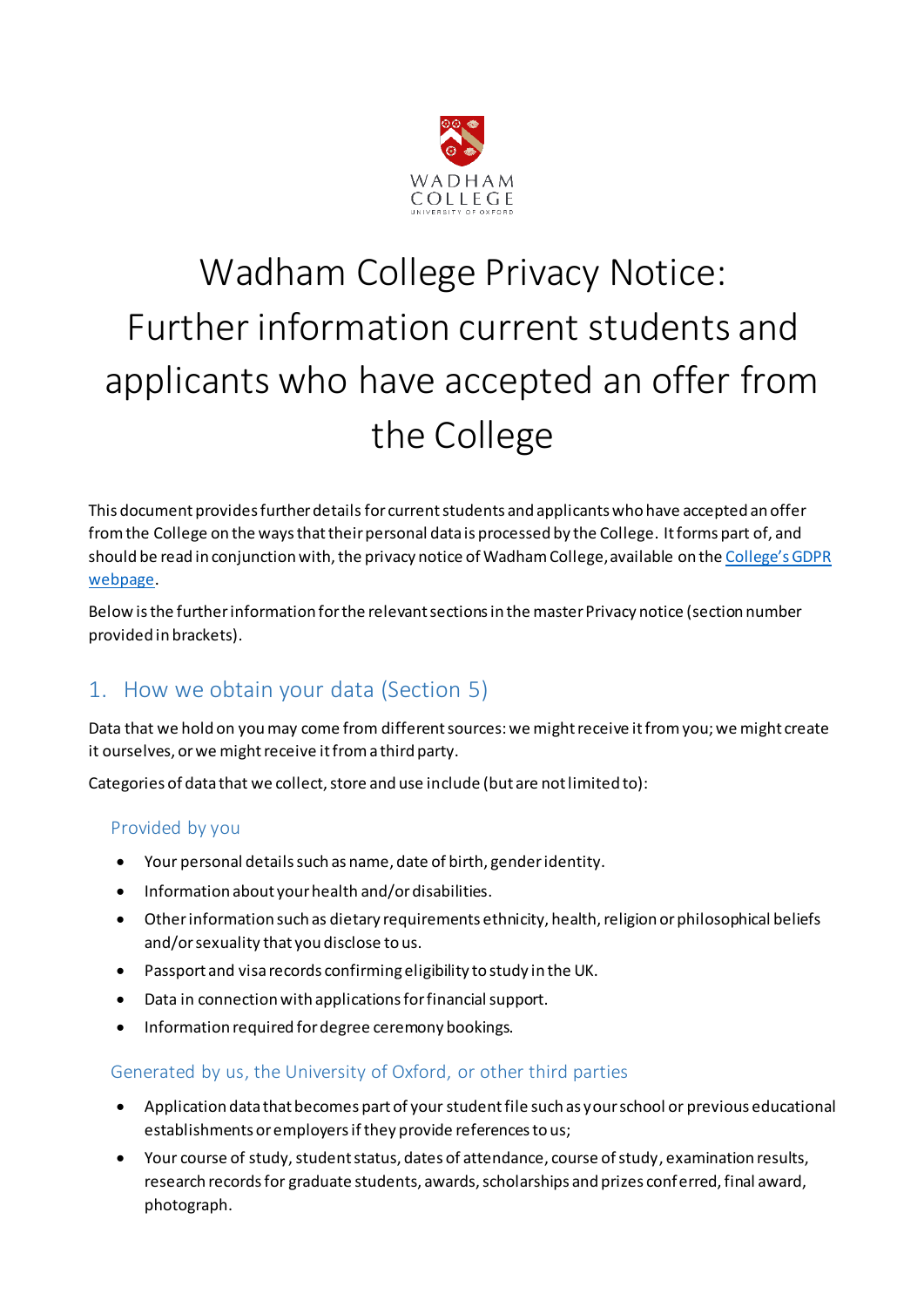- Data that we and our staff generate about you, such as IT records, reports on tutorials and records in connection with your accommodation at Wadham College;
- Financial records including those related to the payment of your fees, accommodation and meals at Wadham;
- The University of Oxford, which operates a number of systems that Colleges have access to, including access to your examination results, fees outstanding, degree ceremony bookings, emergency contact details, student loan status, "right to work" checks and visa information, disability information and reports by supervisors;
- Family members, Fellow students, friends, and other contacts who may provide us with information about you if and when they contact us, or vice versa;
- Other external sources such as funding bodies, GPs or other medical practitioners.

# 2. Details of our processing activities, including our lawful basis for processing (Section 9)

#### Data that you provide to us and the possible consequences of you not providing it

Most data that you provide to us is a contractual requirement. If you do not provide us with information that you are contractually obliged to provide, the consequences will depend on the particular circumstances. In some cases we may not be able to provide you with certain services; in other cases, this could resultin disciplinary action or the termination of your contract.

#### Other sources of your data

Apart from the data that you provide to us, we may also process data about you from a range of sources as described under section 1.

Examples of data that we process, either provided by you or generated by others, together with the relevant lawful grounds is provided below.

#### **For the performance of a contract:**

- Data that is necessary to the operation of the Wadham College/student contract or to the functioning of Wadham Collegeincluding:
	- o any data about you contained in your assessed work, our assessments of your work and details of any qualifications you are awarded;
	- o details of any disciplinary complaints or decisions about you;
	- o your contact and accommodation details;
	- $\circ$  any communications you have with us, and any communications we generate about you, for example if you ask us to defer your studies to a later academic year;
	- $\circ$  details of any payments that you make to us, including your bank/payment card details.
- Data you and others sent us when you applied to us (including information sent to us via UCAS and your predicted grades). This includes your academic record and personal statement which we use to assess your application and references;
- Data that we voluntarily provide about you, either whilst you are a student or after you graduate, for example if you ask us for a reference.
- Bank and other payment details, where we need to reimburse you, or where you provide such details to us when making a payment.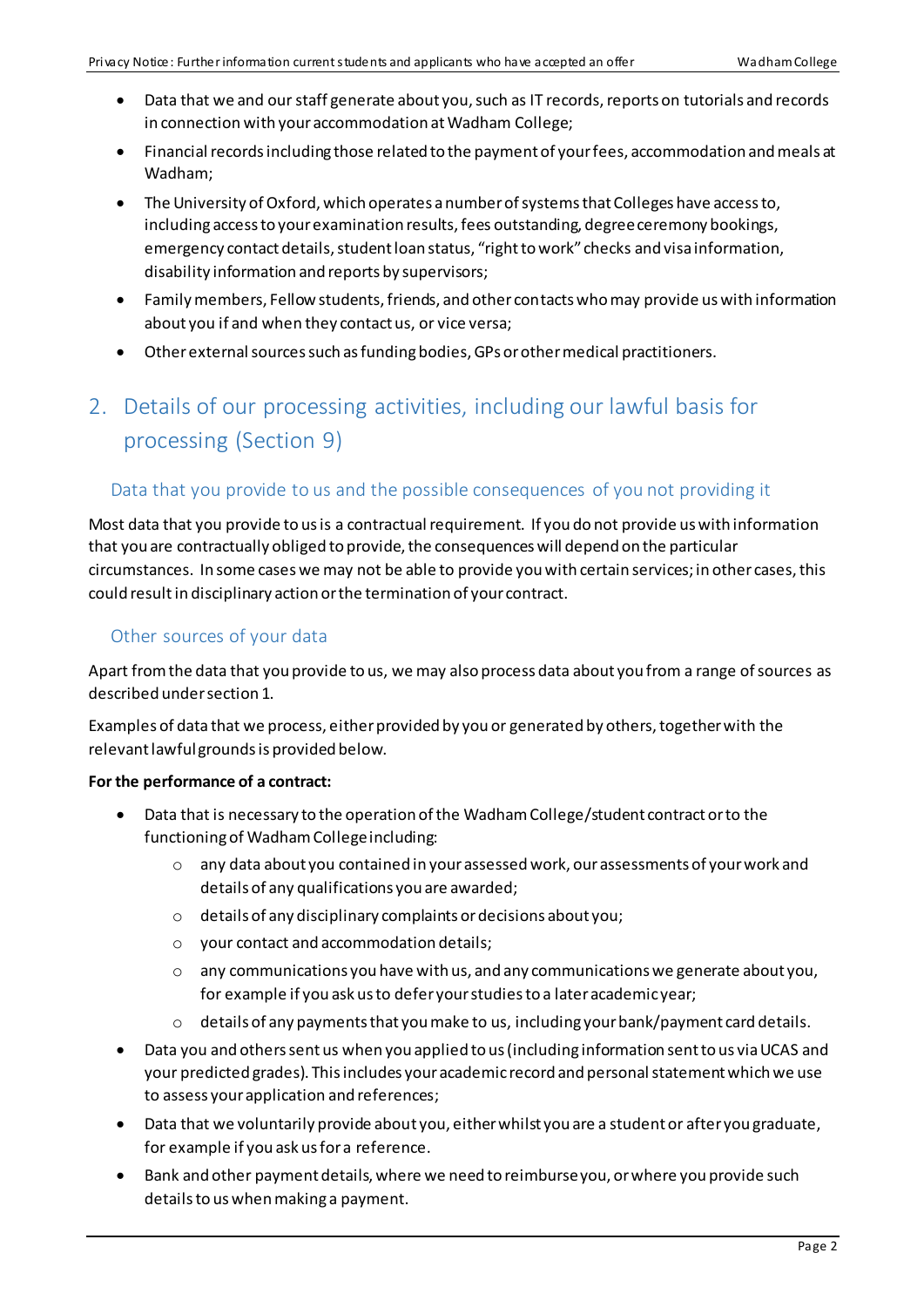#### **To comply with a legal obligation:**

- Where you inform us of a health condition or disability. We will take this information into account when considering whether to make a reasonable adjustment under equality law and in other cases where we are legally required to.
- Information about you that UK immigration law requires us to record or to report to the immigration authorities.
- Information that you voluntarily provide to us about any disabilities or health conditions you have, and about your age, ethnicity, gender, religion and belief, and/or sexual orientation. We will process this as part of the equality monitoring that we undertake pursuant to our legal obligations under the Equality Act 2010.

#### **Legitimate Interests:**

Some data is processed for the purposes of our or someone else's **legitimate interests**, except where overridden by your data protection rights and freedoms. This includes:

- Data on scholarships and prizes. The College has a legitimate interest in making awards and awarding scholarships and prizes to students, and in fulfilling the wishes of its benefactors.
- Records of attendance at and participation in College Committee meetings. The College has a legitimate interest in having student representatives on certain committees, and it is necessary to process your data for those committees to function properly.
- Emergency contact details. The College and its students have a legitimate interest in the College being able to contact someone you nominate for emergency situations.
- Data provided to Endsleigh Insurance to validate the residency status of students in College accommodation in order to expedite the claims process and ensure that Endsleigh treats students as existing or past policyholders when they contact the company directly.

#### **Consent:**

Information that appears in marketing and outreach materials, such as photographs and quotations about your experience.

#### **Performance of a task in the public interest:**

This includes areas where the College must comply with its statutory obligations concerning equality and to make reasonable adjustments. An example would be requests for assistance with academic matters, such as applications for special examination arrangements, requests for extensions to written work and submission of extenuating circumstances.

Where Special Category data or data relating to criminal convictions or allegations is processed, this will be as set out in section six and seven of the Privacy notice.

### 3. How long we keep your data (Section 12)

We retain your personal information for as long as necessary to fulfil the purposes for which it was collected, including for the purpose of satisfying any legal, accounting or reporting requirements.

The retention period, will depend on the category of the data. As a general guide, our expected rete ntion periods are as follows: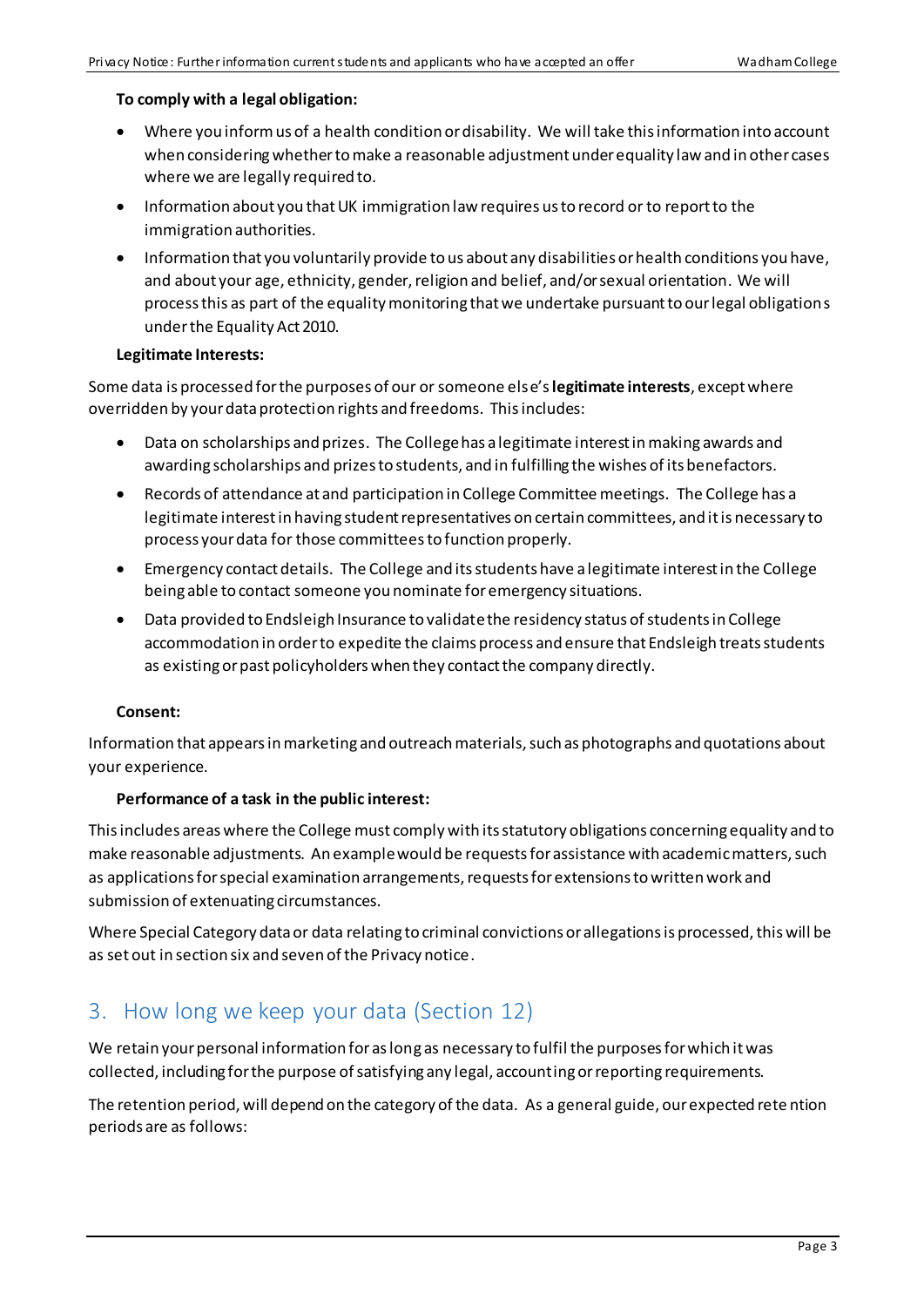| <b>Expected retention period</b>                                                                                                                                                                                                                        | Data                                                                                                                                                                                                                                                                                                                                                                                                                                                                                                                                                                                                                                                                                                                                                                                                                                                                                                                     |
|---------------------------------------------------------------------------------------------------------------------------------------------------------------------------------------------------------------------------------------------------------|--------------------------------------------------------------------------------------------------------------------------------------------------------------------------------------------------------------------------------------------------------------------------------------------------------------------------------------------------------------------------------------------------------------------------------------------------------------------------------------------------------------------------------------------------------------------------------------------------------------------------------------------------------------------------------------------------------------------------------------------------------------------------------------------------------------------------------------------------------------------------------------------------------------------------|
| Three months after you cease to be a<br>registered student                                                                                                                                                                                              | Email                                                                                                                                                                                                                                                                                                                                                                                                                                                                                                                                                                                                                                                                                                                                                                                                                                                                                                                    |
| Twelve months                                                                                                                                                                                                                                           | Computer information (log-in information, internet use records, device<br>details)                                                                                                                                                                                                                                                                                                                                                                                                                                                                                                                                                                                                                                                                                                                                                                                                                                       |
| One year following the end of the<br>academic year in which you ceased to be<br>a registered student                                                                                                                                                    | Records relating to your accommodation                                                                                                                                                                                                                                                                                                                                                                                                                                                                                                                                                                                                                                                                                                                                                                                                                                                                                   |
| Six years following the end of the<br>academic year in which you ceased to be<br>a registered student unless a<br>subsequent complaint or appeal has<br>arisen, in which case the retention<br>period will be six years from conclusion<br>of the case. | The following data will be removed as far as possible and practicable:<br>Data relating to your admission unless this is on your application form.<br>Where not on an application form, details of personal life including health,<br>family/financial circumstances, ethnicity, sexuality, political opinions,<br>religious or philosophical beliefs. Self-assessment questionnaires.<br>Emergency contact details. Medical and other records relating to requests<br>for suspension or extenuating circumstances for examinations. Welfare<br>records relating to support and counselling unless these form medical<br>records to be retained in line with NHS guidelines and policy.<br>Disciplinary, harassment and grievance records and those relating to<br>criminal convictions will be reviewed at this point and removed unless<br>there is a legal requirement or other lawful grounds for further retention. |
| Seven years following the end of the<br>financial year in which you ceased to be<br>a registered student                                                                                                                                                | Financial records including those related to your fees, battels and any<br>financial support.                                                                                                                                                                                                                                                                                                                                                                                                                                                                                                                                                                                                                                                                                                                                                                                                                            |
| Seven years following the incident                                                                                                                                                                                                                      | Records relating to information security incidents and PC misuse.                                                                                                                                                                                                                                                                                                                                                                                                                                                                                                                                                                                                                                                                                                                                                                                                                                                        |
| Fifteen years following the end of the<br>academic year in which you ceased to be<br>a registered student                                                                                                                                               | References we provide for you.                                                                                                                                                                                                                                                                                                                                                                                                                                                                                                                                                                                                                                                                                                                                                                                                                                                                                           |
| Permanent                                                                                                                                                                                                                                               | Core student record including:<br>Name, date of birth, gender, application form and references, student<br>status, dates of attendance including any periods of suspension of studies,<br>academic records including course of study and outcome of your studies,<br>examination results, research records for graduate students, awards,<br>scholarships and prizes conferred, student photo.                                                                                                                                                                                                                                                                                                                                                                                                                                                                                                                           |
| Permanent                                                                                                                                                                                                                                               | Records of College cultural life: photographs and written records of teams,<br>choirs, clubs and societies, plays and performances, participation in events<br>and sporting fixtures                                                                                                                                                                                                                                                                                                                                                                                                                                                                                                                                                                                                                                                                                                                                     |
| Permanent                                                                                                                                                                                                                                               | Records of attendance at and participation in College Committee meetings.<br>Papers, including anonymised statistics used for equality access and other<br>reporting, received by Governing Body or other College Committees or<br>published in related reports. Data in the Tutorial list and College Gazette.                                                                                                                                                                                                                                                                                                                                                                                                                                                                                                                                                                                                          |

## 4. Contact details (Section 3)

If you have any questions on the above information or other queries about your data, please contact the Academic Administrator.

Email[: admin@wadham.ox.ac.uk](mailto:admin@wadham.ox.ac.uk); Tel: (01865) 277946

A full record of our processing activity is available on request from the Data Protection Officer at Wadham College.

Data Protection Officer, Wadham College, Parks Road, Oxford OX1 3PN Email[: data.protection@wadham.ox.ac.uk](mailto:data.protection@wadham.ox.ac.uk); Tel: (01865) 277900